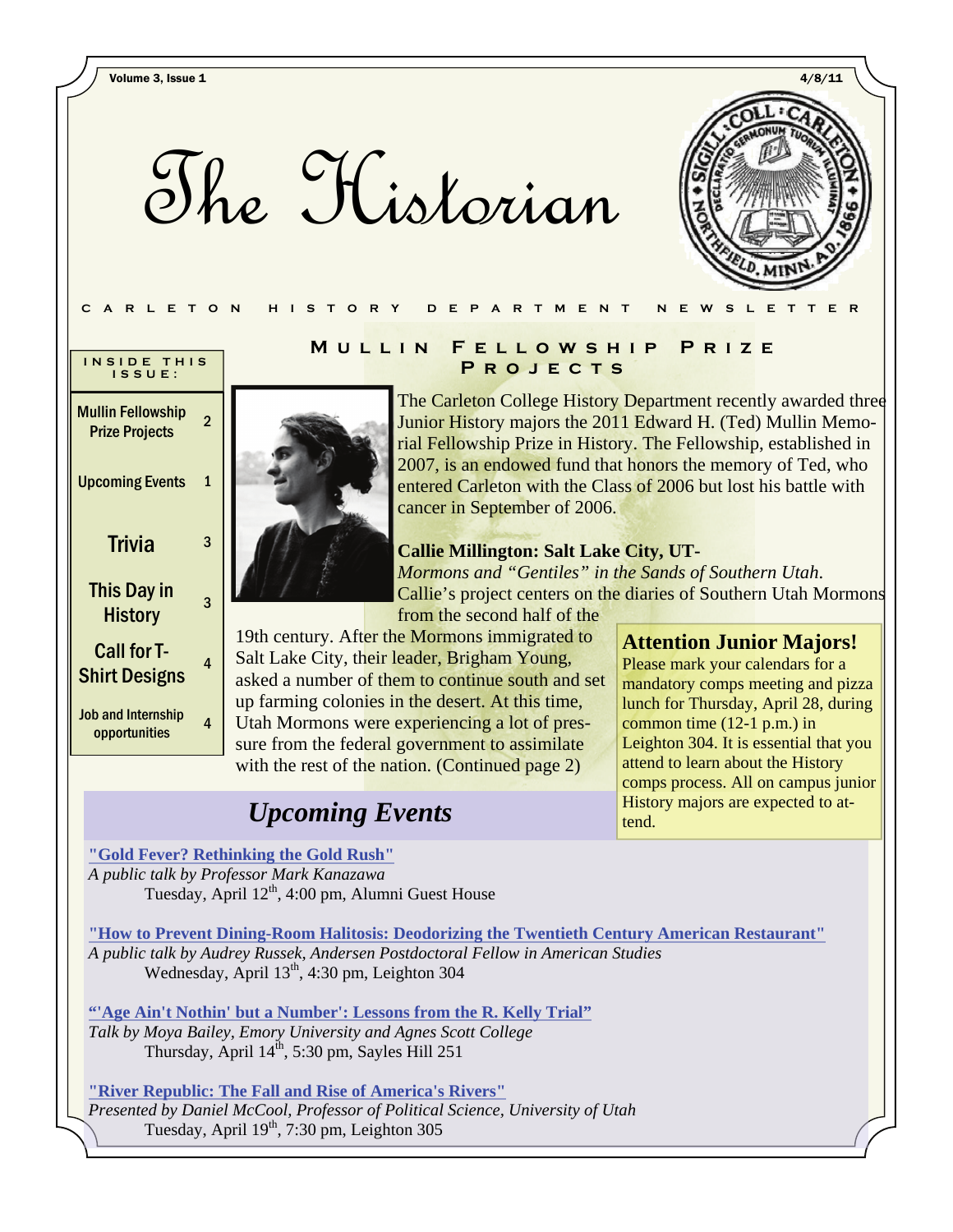Looking at archives in the LDS Church History Library and Brigham Young University, Callie wants to investigate how Mormons in the southern farming colonies responded to government pressure to "Americanize." As a non-Mormon growing up in Salt Lake City, Callie, "tried my hardest to ignore the LDS population" because she felt that she "didn't fit into that world." Last term, though, Callie conducted a project on Mormons and the environment and realized that she did actually have an interest in the culture that had always surrounded her. Academically, the Mormons are a fascinating group to study, particularly because the Church has actively collected and archived Mormon documents since its founding. Callie also feels that this project is the next step in developing a sense of place and coming to understand her home: "I'm a little embarrassed that I have survived so long as a Utah without having to understand Mormonism...but I'm going to change that this summer!"

**Ben Somogyi: Buffalo, NY***- Collective Memory, Identity Politics, the Jewish Diaspora and Colonialism in São Tomé and Principe*.

This summer, Ben will be traveling to Portugal, São Tomé and Príncipe to explore the ways in which collective memories function within the Jewish communities in these West African islands. In 1493, four years before the expul-



sion of Jews from Portugal, King Manuel imposed large poll taxes on the Jewish community to expand his colonial enterprise. When it became apparent that the majority of the Jews could not afford payment, Manuel expelled and collectively baptized approximately 2,000 Jewish children to São Tomé and Príncipe. These children would become the first permanent residents of the islands. In the present day, many São Toméans can trace their ancestry back to the original Jewish population.

Using the early modern colonial period as a foil, Ben proposes to examine the legacy of this expulsion in São Tomé an and Portuguese collective memory through experiences. How is this tragic



episode viewed among the remaining Portuguese Jewish community? Does this expulsion have a place in the traditional narrative of the Portuguese Inquisition? How does this imagining of the Jewish population contribute to the founding myths of the islands? What impact did the Jewish children have on the culture of São Tomé and Príncipe?

## **Laura Michel: Devon, PA -** *A New Jerusalem? The Experience of Jews in Early Modern England*.

Laura also plans on study diasporic Jewish communities; however, she will be looking at the Spanish and Portuguese Jewish congregation in London in the earlymid nineteenth century. By going through the archival documents of the congregation, which was the first English synagogue since the Inquisition, Laura hopes to

discover what kind of support the community gave to its poor members following the New Poor Law of 1834. For her 395 research paper, Laura examined the use of the language of family in opposition to England's New Poor Law. This summer, she will also be attending a program at the University of Pennsylvania in Early American Studies in which she plans to examine how subgroups in the United States (like the Pennsylvanian Quakers) responded to and dealt with their own poorer constituents. Through conversations with Professors Susannah Ottaway and Serena Zabin, Laura is formulating ideas of conducting a comparative study of these sub-cultural groups for her Senior Comprehensive Project.

To learn more about the Ted Mullin Fellowship, visit: [here](https://apps.carleton.edu/curricular/history/MullinMemorialFellowship2010/)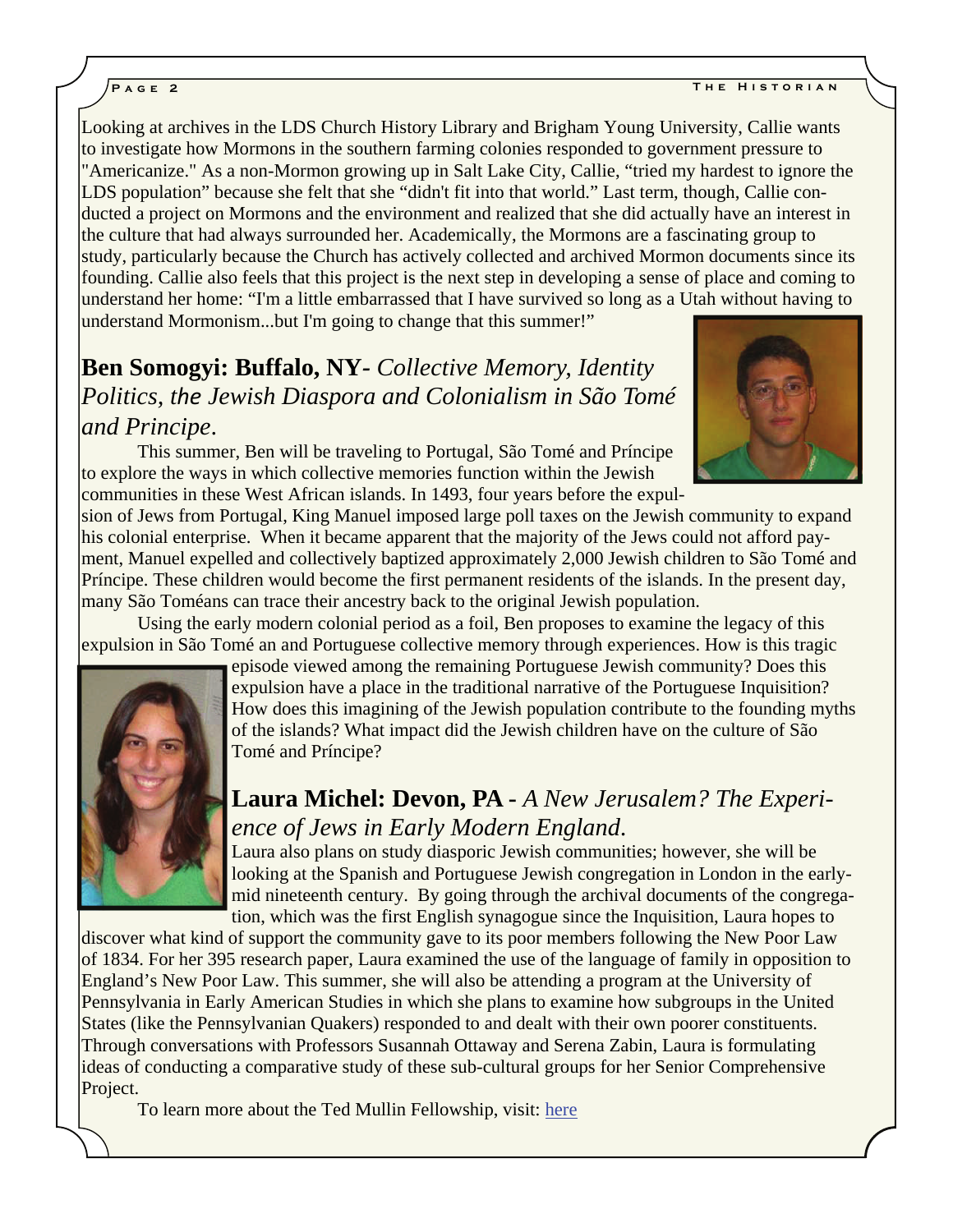

Fun, Fun, Fun (till her daddy takes her T-bird…)

**This day in History (April 8th) 1513 - Explorer Juan Ponce de Leon claimed Florida for Spain** 

**1730 - 1st Jewish congregation in US forms synagogue, "Shearith Israel, NYC"** 

**1789 - House of Representatives 1st meeting** 

- **1832 Charles Darwin begins trip through Rio de Janeiro**
- **1869 American Museum of Natural History opens (NYC)**
- **1879 Milk was sold in glass bottles for 1st time**
- **1914 US & Colombia sign a treaty concerning Panama Canal Zone**
- **1935 Works Progress Administration approved by Congress**
- **1940 Germany battle cruisers sink British aircraft carrier HMS Glorious (who's name meant it probably had it coming)**

**1963 - 35th Academy Awards - "Lawrence of Arabia," wins best picture** 

**1985 - India files suit against Union Carbide over Bhopal disaster** 

# **Trivia**

# **Hard**

1. Which two European kingdoms were allied with the United States during the First Barbary War? (hint for one right)

2. Whose tri-colored flag is predominantly featured on the flag of the only remnant of New France that remains under French sovereignty?

3. The name Venezuela is the corrupted diminutive form of which European city?

4. As the Governor of Syria, who sold the remains of the Colossus of Rhodes to a traveling salesman?

5. On April 13th, 1941, the Soviets signed a nonaggression pact with which country?

# **Easy**

1. Whose military junta collapsed as a result of the Falklands War? (hint right)

2. How many new cabinet-level departments did Jimmy Carter create during his presidency?

3. When did the Maldives gain independence from the United Kingdom?

4. Skanderbeg is the national hero of which European nation?

5. Who is the Queen of Papua New Guinea?